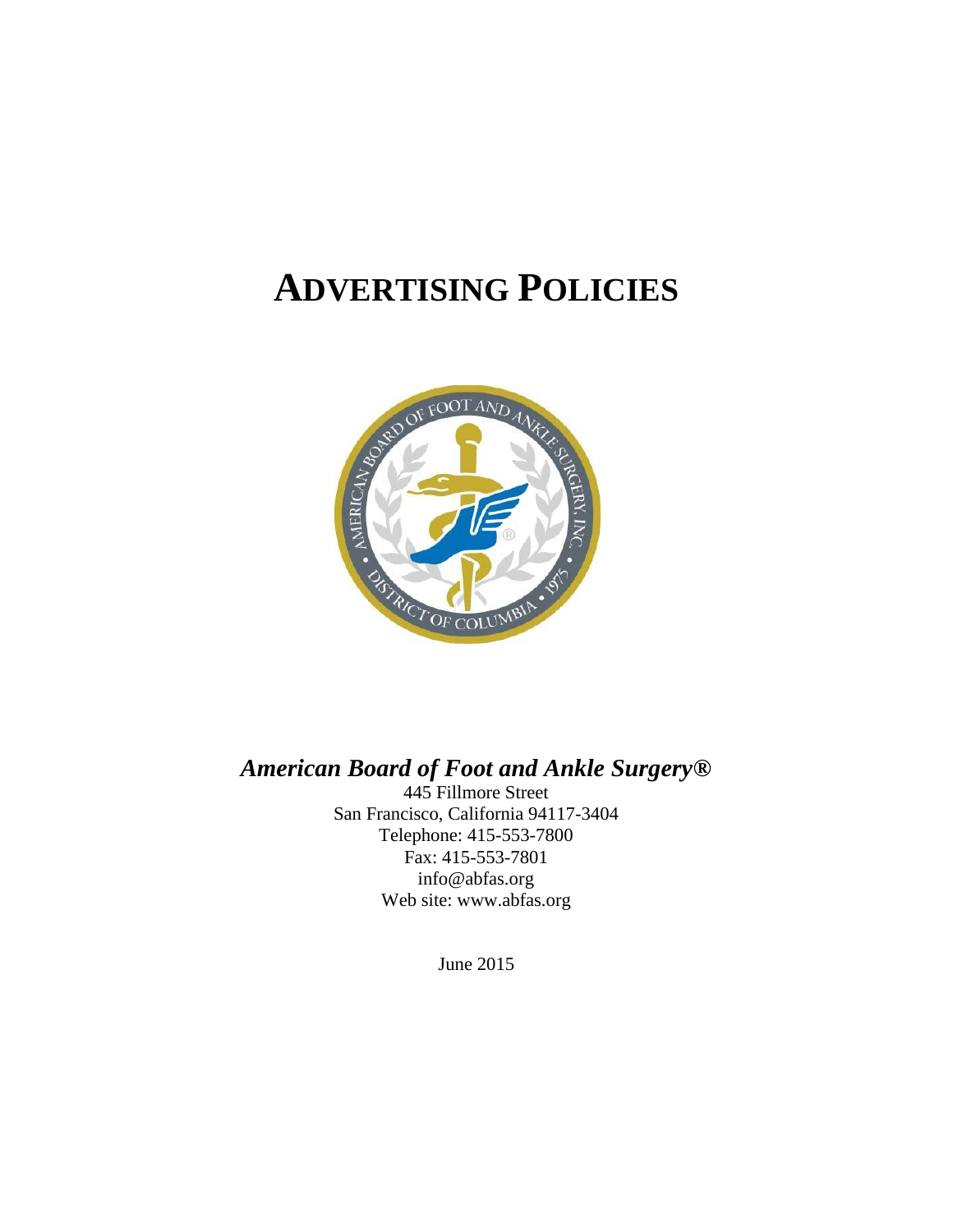## **TABLE OF CONTENTS**

| Page |
|------|
|      |
|      |
|      |
|      |
|      |
|      |
|      |
|      |
|      |
|      |
|      |
|      |
|      |
|      |
|      |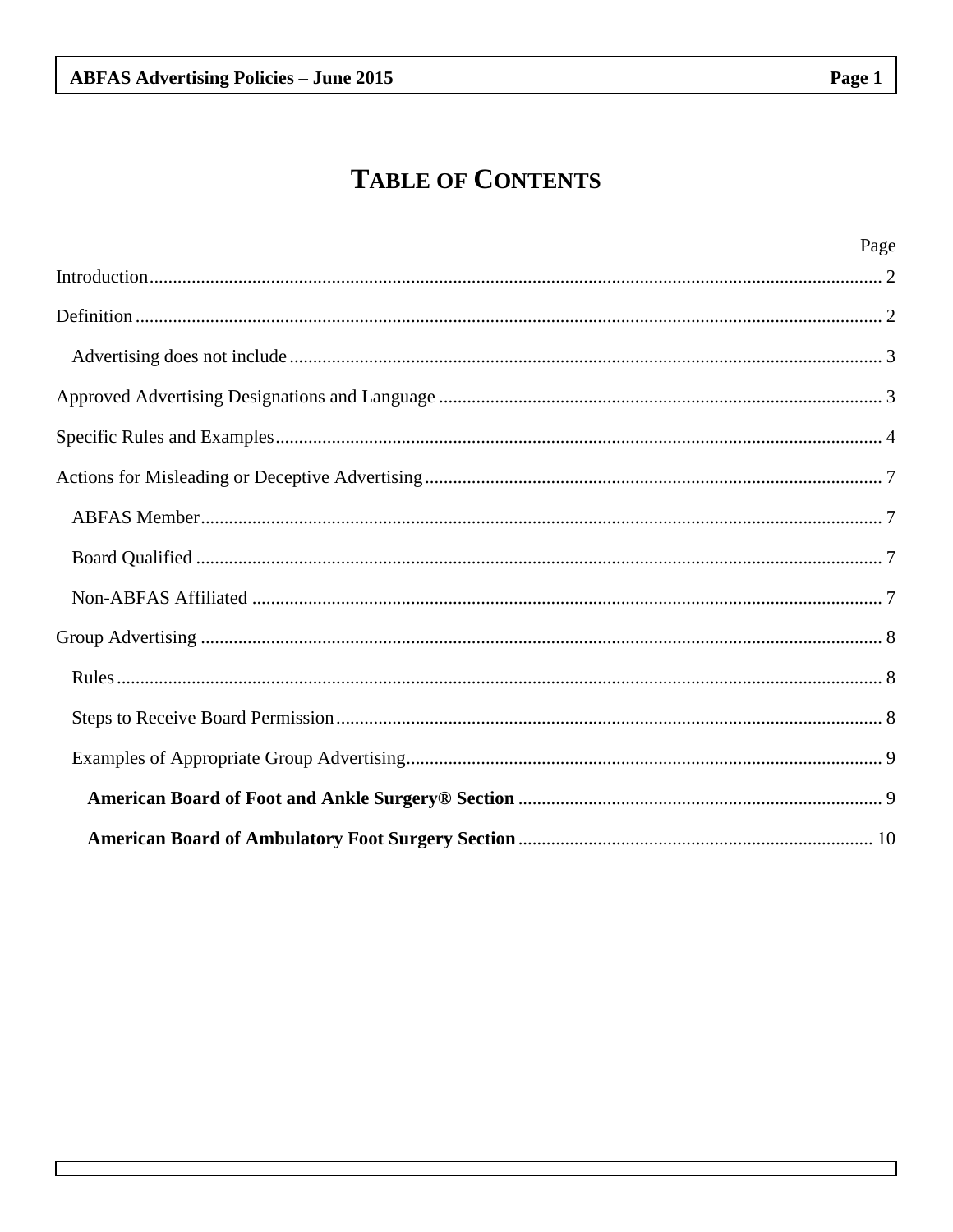NOTE: These Advertising Policies apply to members of the American Board of Foot and Ankle Surgery® (ABFAS) [this includes ABFAS diplomates and American Board of Ambulatory Foot Surgery (ABAFS) diplomates]. **Board Qualified** status is *not* a membership category, and *may not* be used in any way on letterhead or in advertising of any kind.

### <span id="page-2-0"></span>**INTRODUCTION**

The Board of Directors has adopted these policies to assist member podiatric surgeons to advertise their board certification status appropriately and professionally. Strictly following these policies will protect and enhance the public image of podiatric surgery.

All advertising should convey professional values, attitudes, and demeanor. Sensational or flamboyant advertising techniques should be avoided.

The Board of Directors has established a process (see page 9) whereby it evaluates, reprimands, and maintains records of policy violations. The Board of Directors may implement changes to the Advertising Policies.

**Individual Responsibility**. Each ABFAS member is responsible for advertising statements made by the member or on his/her behalf. This means that the member, not the staff, agent, or advisor, must know and follow the policies set out in this document. The member will be held responsible for violations.

If a false statement or other policy violation occurs, the member is obligated to correct the violation and to issue a corrected statement to those who received the false or misleading information.

The Board of Directors reserves the right to sanction a member for misleading or deceptive advertising.

#### <span id="page-2-1"></span>**DEFINITION**

Advertising includes, but is not limited to, the following forms of communication:

- 1. Verbal statements made for the purpose of promoting a member's practice.
- 2. Any written statement used for promotional purposes, such as letters, cards, signs, billboards, newspapers, magazines, flyers, directories, or any documents that may be circulated to the general public.
- 3. Any electronic or other means of advertising, such as television, radio, web sites, email, social media, or the Internet, capable of conveying either the content or actual reproduction of the member's words, image, or written statements used for promotional purposes.
- 4. Ads may include a member's service on the Board of Directors, e.g., Past-President, President, Vice-President, or Secretary-Treasurer, and as committee chair, examination subcommittee member, examiner, or other official ABFAS committee assignment.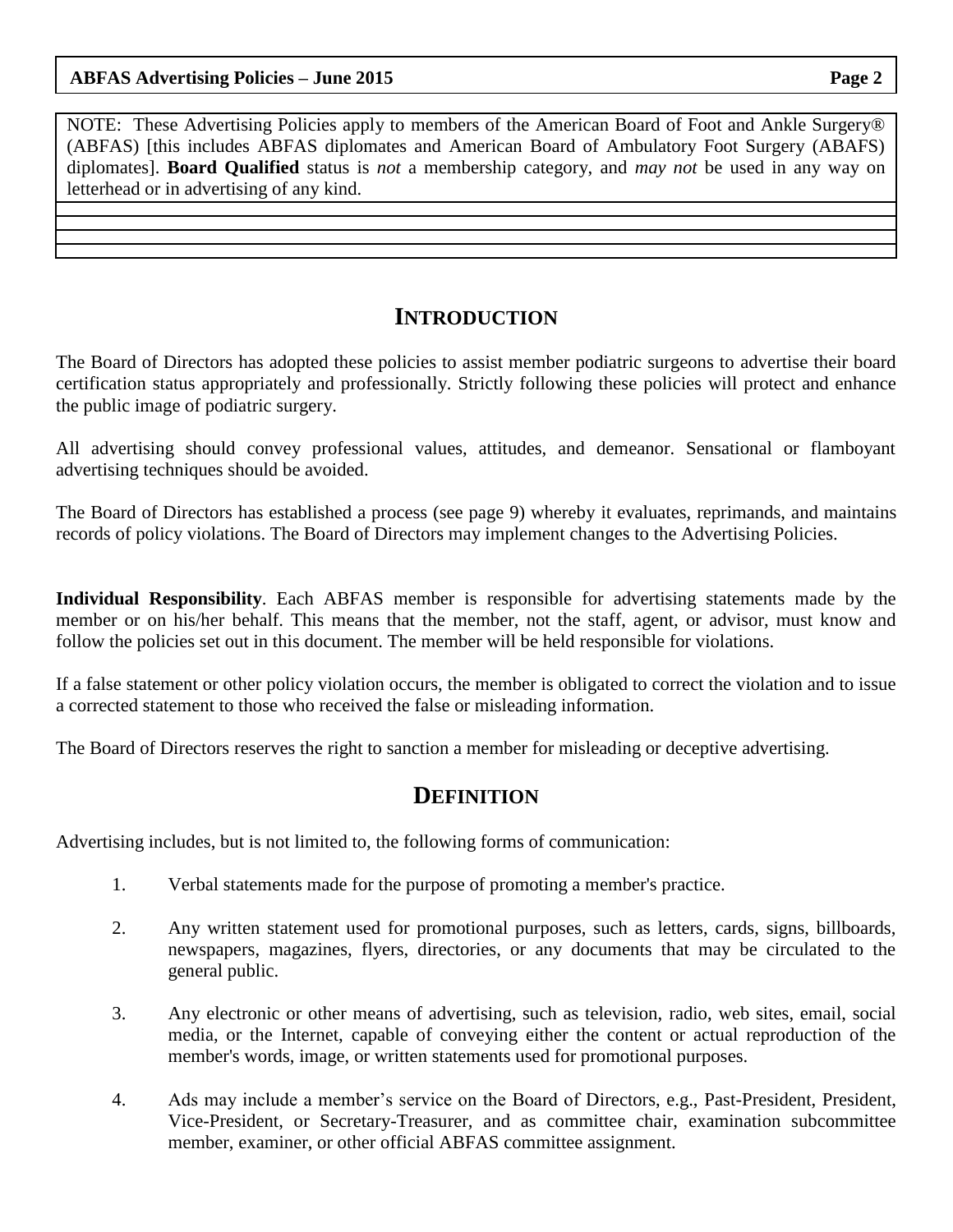Advertising does not include:

- <span id="page-3-0"></span>1. Listing ABFAS Diplomate status on *curricula vitae*, peer-reviewed journal publications, academic textbooks, and applications for membership in healthcare organizations.
- 2. Listing ABFAS Board Qualified status on *curricula vitae*, peer-reviewed journal publications, academic textbooks, and applications for membership in healthcare organizations.

## <span id="page-3-1"></span>**APPROVED ADVERTISING DESIGNATIONS AND LANGUAGE**

The chart below shows required designations with additions for each section of the American Board of Foot and Ankle Surgery®. Members must use these designations in any advertising as defined above.

| Section                                             | <b>Required Designations</b>                                                                                                                                                                                                                                                                                | *Additional Language                                                                                                                                                                                                                                                                                                                                                                                                                                                                                                             |
|-----------------------------------------------------|-------------------------------------------------------------------------------------------------------------------------------------------------------------------------------------------------------------------------------------------------------------------------------------------------------------|----------------------------------------------------------------------------------------------------------------------------------------------------------------------------------------------------------------------------------------------------------------------------------------------------------------------------------------------------------------------------------------------------------------------------------------------------------------------------------------------------------------------------------|
| American Board of Foot and Ankle<br><b>Surgery®</b> | Diplomate, American Board of Foot<br>and Ankle Surgery <sup>®</sup><br>$-0r -$<br>Certified by the American Board of<br>Foot and Ankle Surgery®<br>If the member is certified only in<br>Foot Surgery, use:<br>Certified in Foot Surgery by the<br>American Board of Foot and Ankle<br>Surgery <sup>®</sup> | Members must use appropriate<br>language for the certification held.<br>If the member is certified in<br>Foot and Ankle Surgery, use:<br>"Certified in Foot and Ankle Surgery<br>by the American Board of Foot and<br>Ankle Surgery®" (Note: In some<br>states use of the words "and ankle"<br>may be illegal.)<br>If the member is certified in<br><b>Reconstructive Rearfoot/Ankle</b><br><b>Surgery, use:</b><br>"Certified in Reconstructive Rearfoot<br>/Ankle Surgery by the American<br>Board of Foot and Ankle Surgery®" |
| American Board of Ambulatory Foot<br>Surgery        | Diplomate, American Board of<br><b>Ambulatory Foot Surgery</b><br>$-0r -$<br>Certified by the American Board of<br><b>Ambulatory Foot Surgery</b>                                                                                                                                                           | Certified in ambulatory foot surgery<br>$-0r -$<br>A section of the American Board of<br>Foot and Ankle Surgery <sup>®</sup>                                                                                                                                                                                                                                                                                                                                                                                                     |

Members certified in both sections may combine required and additional designations.

\*Additional language must follow the required designation and may not be used alone.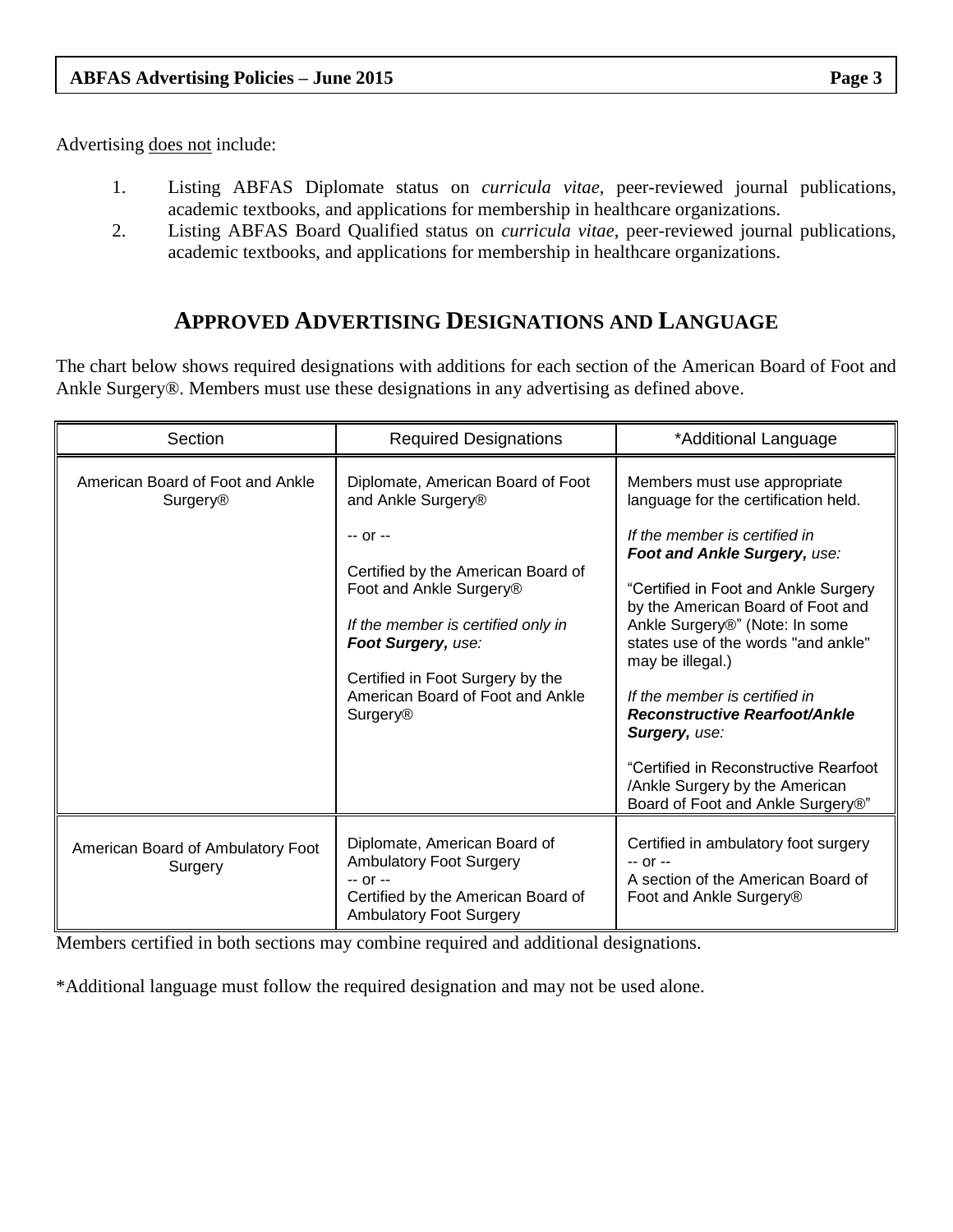### <span id="page-4-0"></span>**SPECIFIC RULES AND EXAMPLES**

1. When a required designation and additional language are used together, the required designation must appear first:

| APPROPRIATE:                    | John A. Doe, DPM                                                 |
|---------------------------------|------------------------------------------------------------------|
|                                 | Diplomate, American Board of Foot and Ankle Surgery <sup>®</sup> |
|                                 | Certified in Foot and Ankle Surgery                              |
|                                 |                                                                  |
| INAPPROPRIATE: John A. Doe, DPM |                                                                  |
|                                 | Certified in Foot and Ankle Surgery                              |
|                                 | Diplomate, American Board of Foot and Ankle Surgery®             |

- 2. Acronyms such as ABFAS, ABAFS, DABFAS, or DABAFS, are not to be used in any advertisements.
- 3. Use standard abbreviations if space is limited: Amer (American), Bd (Board), Surg (Surgery), Amb (Ambulatory). Do not abbreviate the word "Podiatric."
- 4. Words such as "Board Certified" or "Certified" may not be used alone unless an asterisk (\*) directs the reader's attention to the name of the Board.

| APPROPRIATE:                    | Jane A. Doe, DPM<br>Board Certified*                                    |
|---------------------------------|-------------------------------------------------------------------------|
|                                 | *Certified by the American Board of Foot and Ankle Surgery <sup>®</sup> |
| INAPPROPRIATE: Jane A. Doe, DPM | <b>Board Certified</b>                                                  |

- 5. Exclusive phrases such as "only board certified podiatric surgeon" or "first board certified podiatric surgeon" are not allowed.
- 6. If two or more podiatric surgeons are included in a single advertisement, their certification statuses must be clearly designated.

APPROPRIATE: Jane A. Doe, DPM\*# John B. Doe, DPM Carol Doe, DPM\*# John B. Doe, Jr., DPM\*+ Mary J. Roe,  $DPM^*+\sim$ \_\_\_\_\_\_\_\_\_\_\_\_\_\_\_\_\_\_\_

> \*Diplomates, American Board of Foot and Ankle Surgery® #Certified in Foot and Ankle Surgery +Certified in Foot Surgery ~Certified in Reconstructive Rearfoot/Ankle Surgery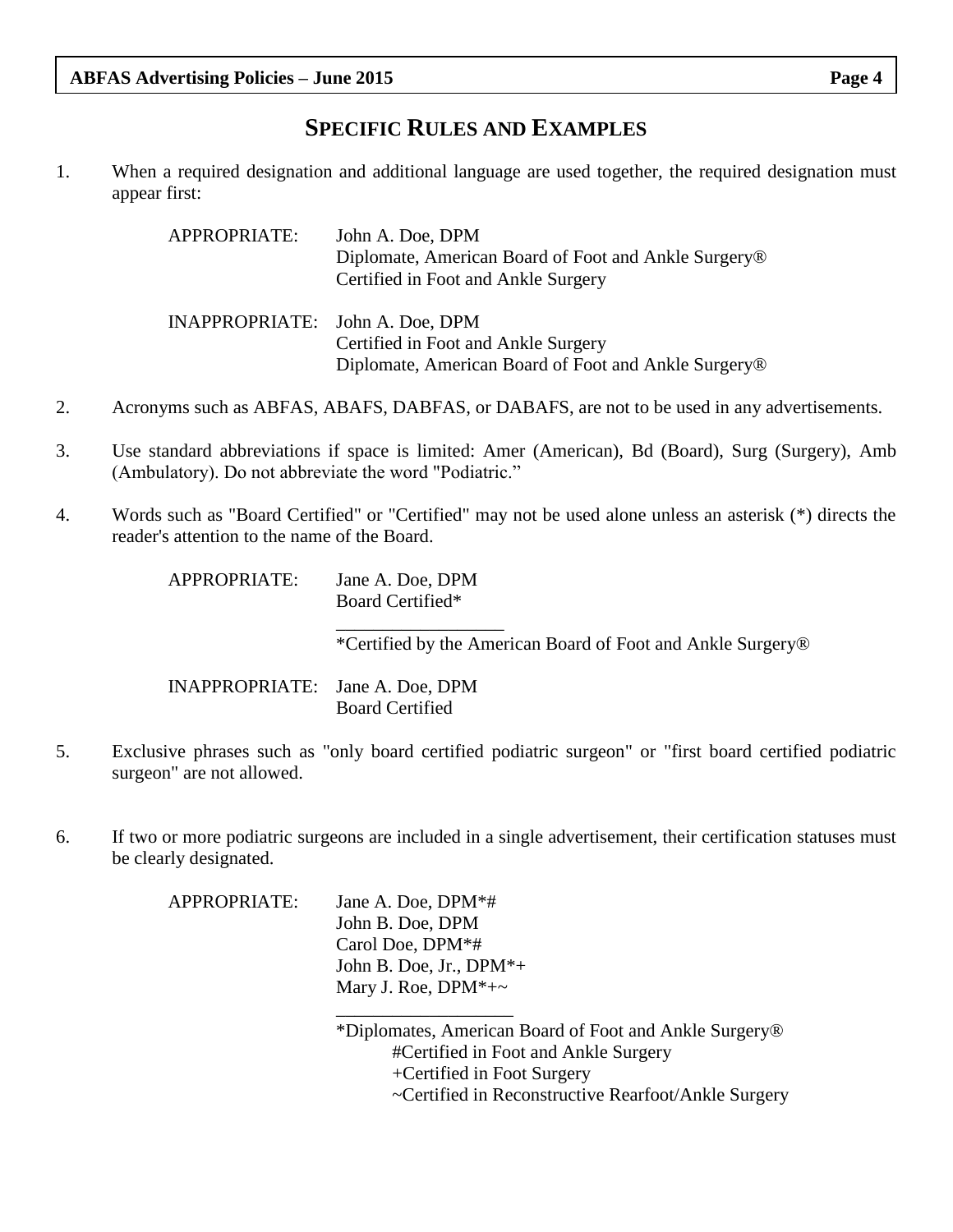| APPROPRIATE:          | Jane A. Doe, DPM                                                  |
|-----------------------|-------------------------------------------------------------------|
|                       | Carol Doe, DPM                                                    |
|                       | Diplomates, American Board of Foot and Ankle Surgery <sup>®</sup> |
|                       | Certified in Foot and Ankle Surgery                               |
|                       | John B. Doe, Jr., DPM                                             |
|                       | Diplomate, American Board of Foot and Ankle Surgery <sup>®</sup>  |
|                       | Certified in Foot Surgery                                         |
|                       | John B. Doe, DPM                                                  |
| <b>INAPPROPRIATE:</b> | Jane A. Doe, DPM                                                  |
|                       | John B. Doe, DPM                                                  |
|                       | John B. Doe, Jr., DPM                                             |
|                       | Carol Doe, DPM                                                    |
|                       | Diplomates, American Board of Foot and Ankle Surgery <sup>®</sup> |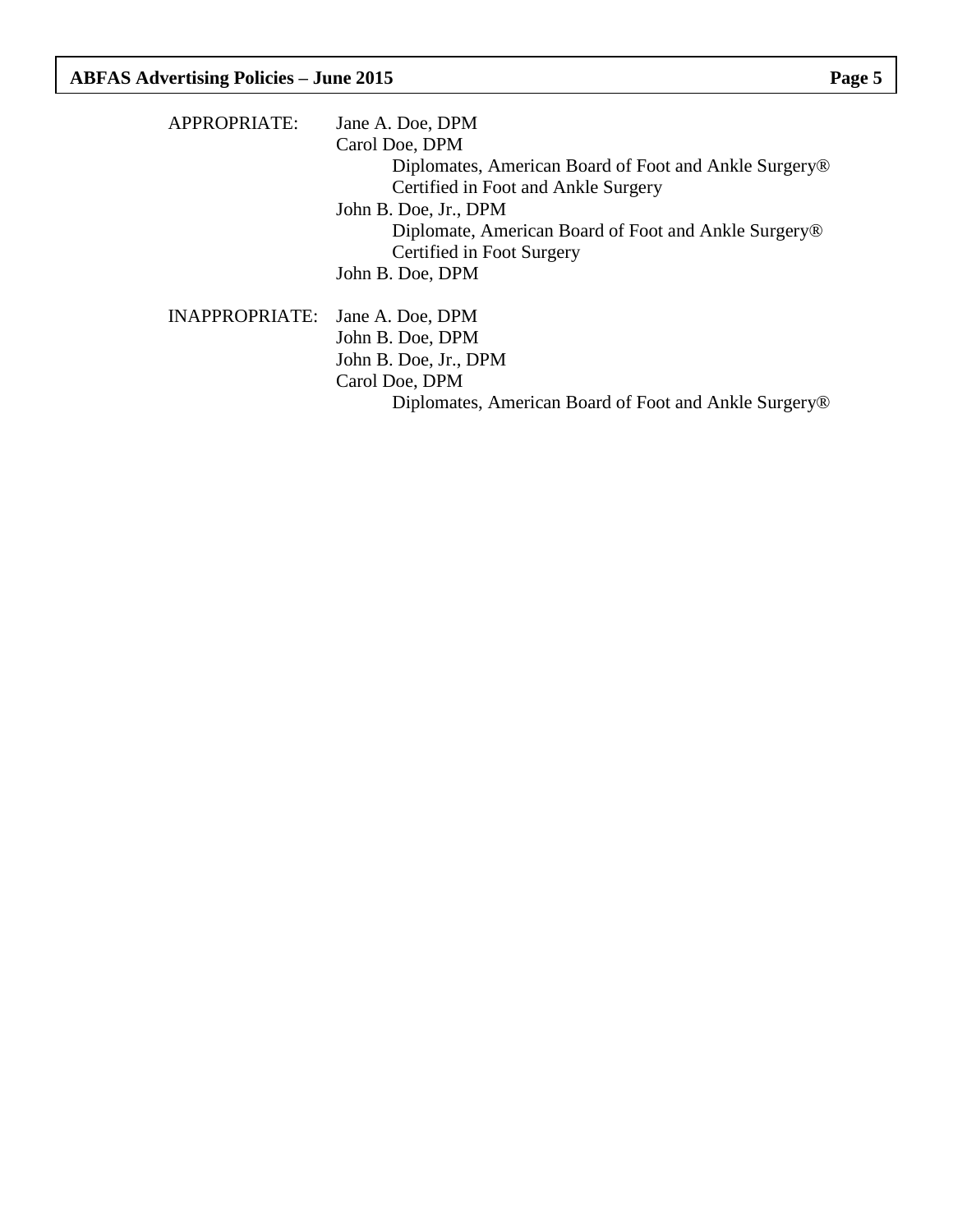## **USE OF THE ABFAS CERTIFICATION MARKS**

#### 1. Terms of Use

In addition to, and not by way of limitation upon, any terms and conditions of trademark use that are contained in the License Agreement by and between the ABFAS and the member, the member must comply with the following terms and conditions in connection with use of the ABFAS certification marks identified in Exhibit A ("Marks").



The member may use the Marks only in the United States, its territories, possessions, and military bases, and only for the purpose of promoting the individual member's podiatric surgical services and demonstrating the member's certification by the ABFAS. To prevent doubt, the member may not use the Marks to promote the member's podiatric practice generally unless all service providers in such practice are ABFAS members. The member must cease using the Marks when she/he ceases to be a fully paid up ABFAS member in good standing.

All goodwill that accrues due to member's use of the Marks inures to the benefit of the ABFAS. The member must use the Marks in accordance with the board's instructions and the terms of these Advertising Policies, as amended from time to time by the ABFAS at its sole discretion. The member must deliver representative samples of its usage of the Marks to the ABFAS for inspection, on the ABFAS's request. The member's use of the Marks must be at a minimum of 150 dpi (dots per inch) for print media and 72 dpi for computer displays. The size of the Marks used shall not exceed 1.25 inches x 1.25 inches.

The member's right to use the Marks is not transferable.

**NOTE: Board Qualified** is *not* a membership category and may not be used in any way in advertising of any type.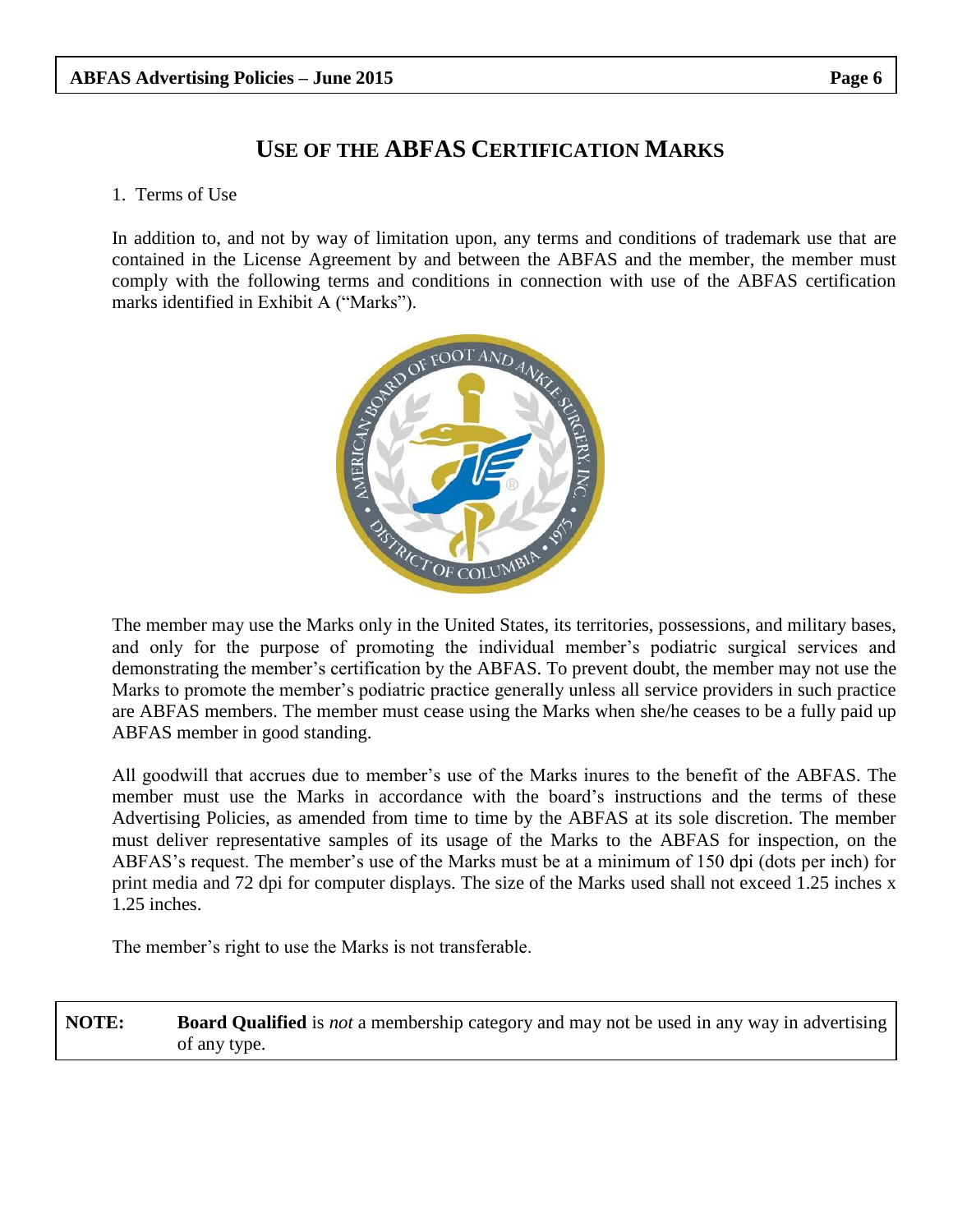### <span id="page-7-1"></span><span id="page-7-0"></span>**ACTIONS FOR MISLEADING OR DECEPTIVE ADVERTISING**

- A. ABFAS Member. An ABFAS member who advertises in a deceptive or misleading manner shall be notified by letter that the Board of Directors is evaluating his/her advertisement. The Board may take one or more of the following actions:
	- 1. Issue a letter of warning that the Board will take further action against the member if the violation is not immediately halted.
	- 2. Impose a fine of up to \$5,000.
	- 3. Revoke diplomate status. The Board of Directors will notify the member that his/her diplomate status is to be revoked and shall conduct a fair hearing as specified in the ABFAS Bylaws.
	- 4. Notify the doctor's state licensing board of any false or misleading advertisements pertaining to ABFAS status.
- <span id="page-7-2"></span>B. Board Qualified. A Board Qualified podiatrist who advertises board status or who falsely represents diplomate status shall be notified by letter that the Board of Directors is evaluating his/her advertisement. The Board may take one or more of the following actions:
	- 1. Issue a letter of warning that the Board will take further action against the doctor if the violation is not immediately halted.
	- 2. Prohibit the doctor from applying for certification for a period to be determined by the Board.
	- 3. Withdraw Board Qualified status and establish a period during which the doctor cannot re-apply.
	- 4. Notify the doctor's state licensing board of any false or misleading advertisements pertaining to ABFAS status.
- <span id="page-7-3"></span>C. Non-ABFAS Affiliated. Any podiatrist without ABFAS status who falsely represents affiliation with the ABFAS shall be notified to cease and desist from advertising in a false and misleading manner and that his/her advertisement is being evaluated by the Board of Directors. The Board may take one or more of the following actions:
	- 1. Issue a letter of warning that the Board may take further action if the advertisement is not corrected.
	- 2. Prohibit the doctor from applying for ABFAS status for a period to be determined by the Board.
	- 3. Notify the doctor's state licensing board of any false or misleading advertisements pertaining to ABFAS status.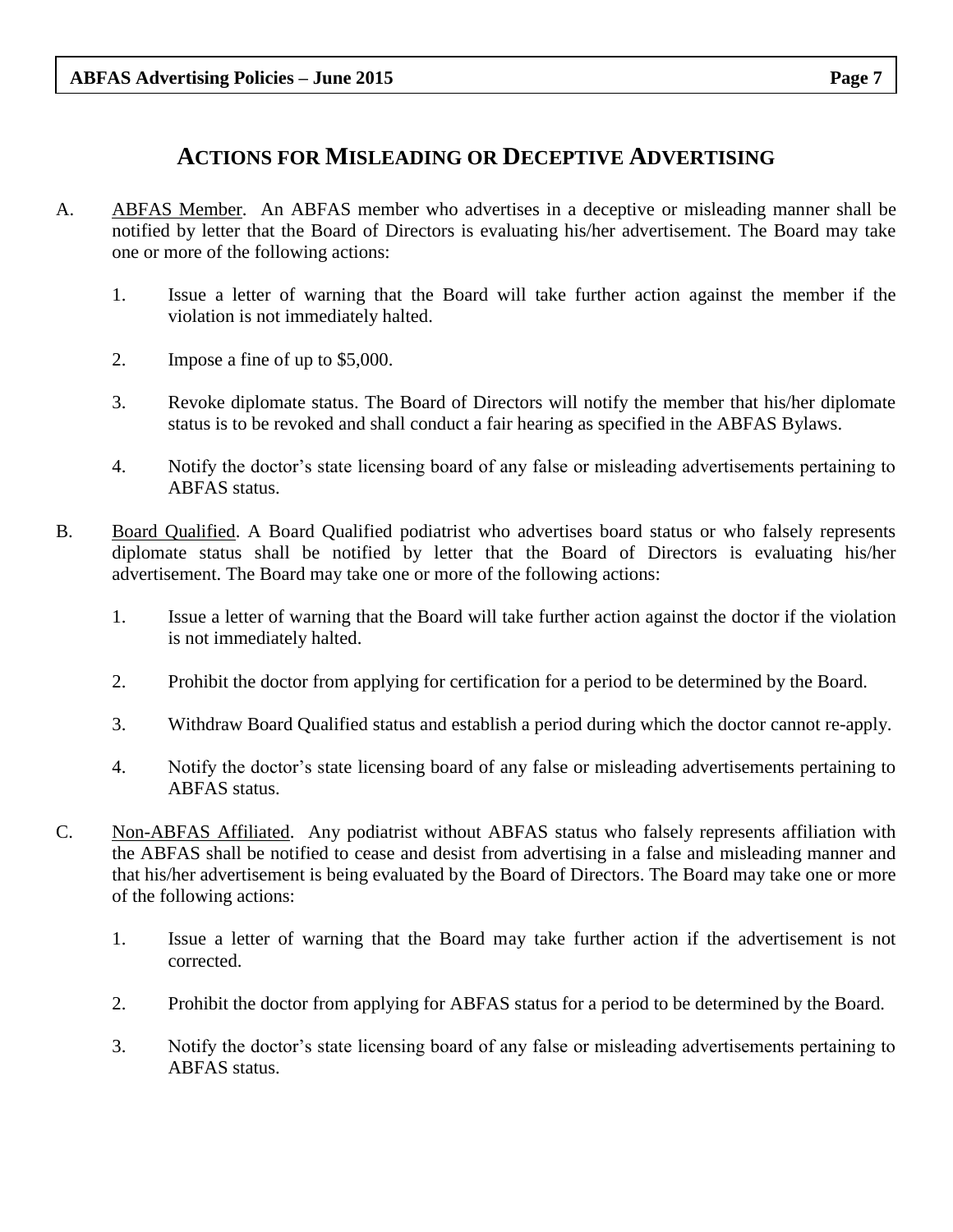## <span id="page-8-0"></span>**GROUP ADVERTISING**

The ABFAS does not advertise on behalf of its members, but the Board of Directors may permit members in a particular geographic area to advertise as a group. A group is defined as two or more members in the same geographic area who are not partners, associates, or a corporation. Members who are in the same practice must follow the policies for individuals.

- <span id="page-8-1"></span>A. Rules. The following rules apply to group advertisements:
	- 1. The advertisement may not include the name of the board, a section of the board, or acronyms ("ABFAS," "ABAFS," "American Board of Foot and Ankle Surgery®," etc.) in the title.
	- 2. The advertisement may contain only a listing of the members participating in the advertisement. No other text or statements may be made about the group. If state law permits, telephone numbers and addresses may also be included.
	- 3. The advertisement must contain a statement that it is paid for by the individuals listed.
	- 4. The advertisement must be in complete compliance with all provisions of the ABFAS Bylaws and these Advertising Policies.
	- 5. The advertisement must not be misleading, as determined by the opinion of the Board.
- <span id="page-8-2"></span>B. Steps to Receive Board Permission. Please take the following steps to obtain permission for a group advertisement:
	- 1. The following information must be presented in a letter or email to the Board for its evaluation:
		- a. A definition of the geographic area in which the group intends to advertise.
		- b. A description of the medium in which the advertisement will appear (television, radio, newspaper, the Internet, etc.).
	- 2. The American Board of Foot and Ankle Surgery® will forward a list of ABFAS or ABAFS members in the defined geographic area to the members interested in a group advertisement. Every member on the list must be contacted. Members may not be selectively excluded from the list unless one of the following problems can be substantiated:
		- a. Their license has been revoked, suspended, or placed on probation by the state licensing board.
		- b. Their staff privileges at a hospital or surgery center have been terminated for quality-ofcare reasons.
		- c. They have been found liable for at least four (4) separate malpractice actions over the past two (2) years.
		- d. They have been warned or had other action taken against them by the Board of Directors for falsely advertising in the past.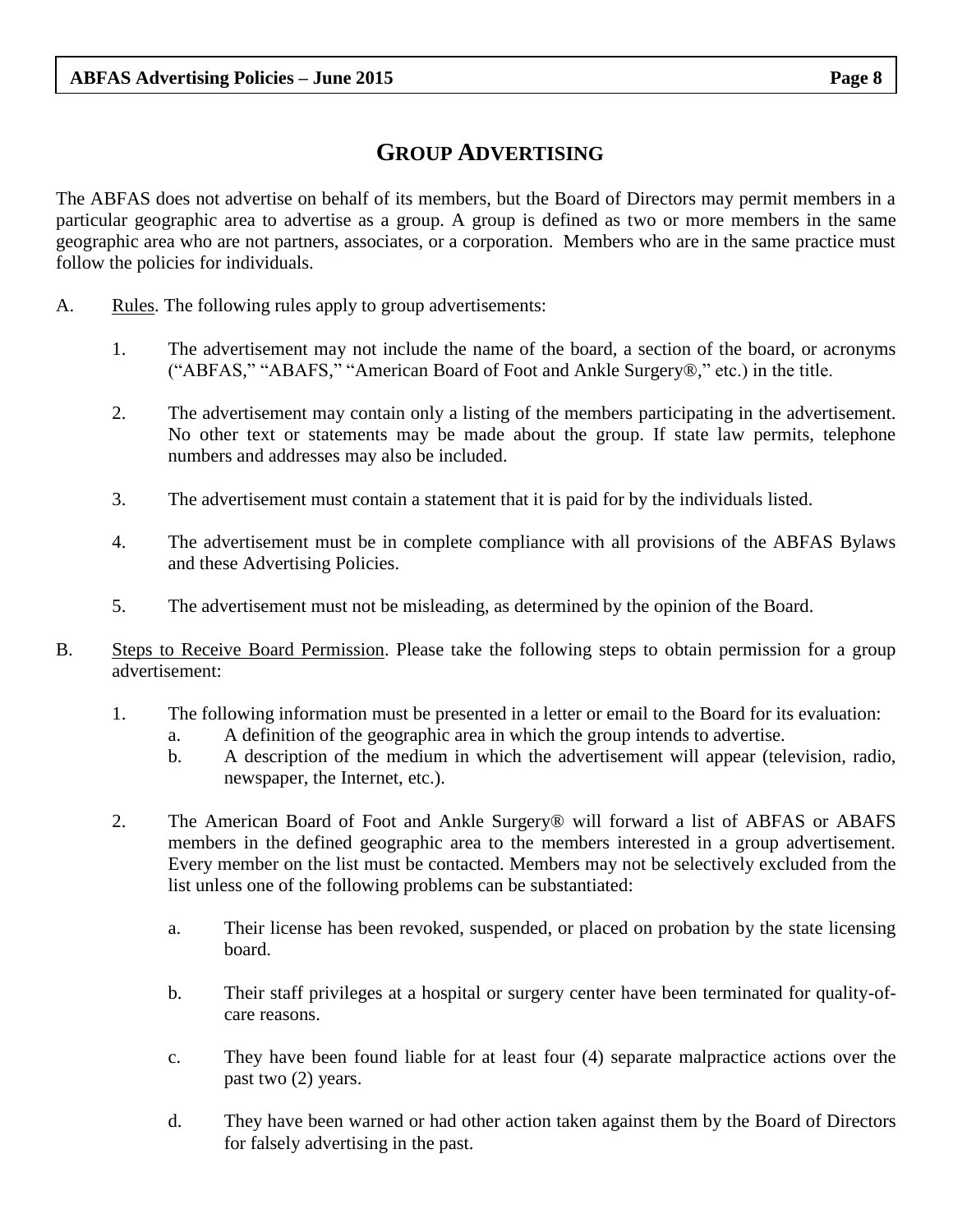#### **ABFAS Advertising Policies – June 2015 Page 9**

3. A statement must be forwarded to the Board of Directors listing the members who will be participating in the group advertisement. The statement must include an explanation for each member who will not be participating in the group advertisement (e.g., "Member is not interested in group advertising").

A copy of the proposed advertisement must accompany this statement. The audio and visual components of any non-print media advertisement (e.g., radio, television, or the Internet) must be submitted for approval by the Board.

- 4. The Board of Directors will evaluate the statement and proposed advertisement. It may approve, modify, or reject the proposed advertisement.
- C. Examples of Appropriate Group Advertising

#### **1. American Board of Foot and Ankle Surgery® Section**

## <span id="page-9-1"></span><span id="page-9-0"></span>**Greater Buffalo Area Podiatric Surgeons** The following podiatric surgeons are diplomates of the American Board of Foot and Ankle Surgery®, with certification as indicated below: \*John A. Doe, DPM 1234 Main Street Buffalo (716) 555-5555 #Mary K. Smith, DPM 759 Old Highway Buffalo (716) 222-2222 #~Stacey Allen, DPM 1 Green River Drive Buffalo (716) 333-3333 \* Certified in Foot and Ankle Surgery # Certified in Foot Surgery ~ Certified in Reconstructive Rearfoot/Ankle Surgery *This advertisement is paid for by the individuals listed.*

If the list does not contain *all* section members in the locale, the following disclaimer must be included:

This list does not include all of the podiatrists in this locale who have been certified by the American Board of Foot and Ankle Surgery®.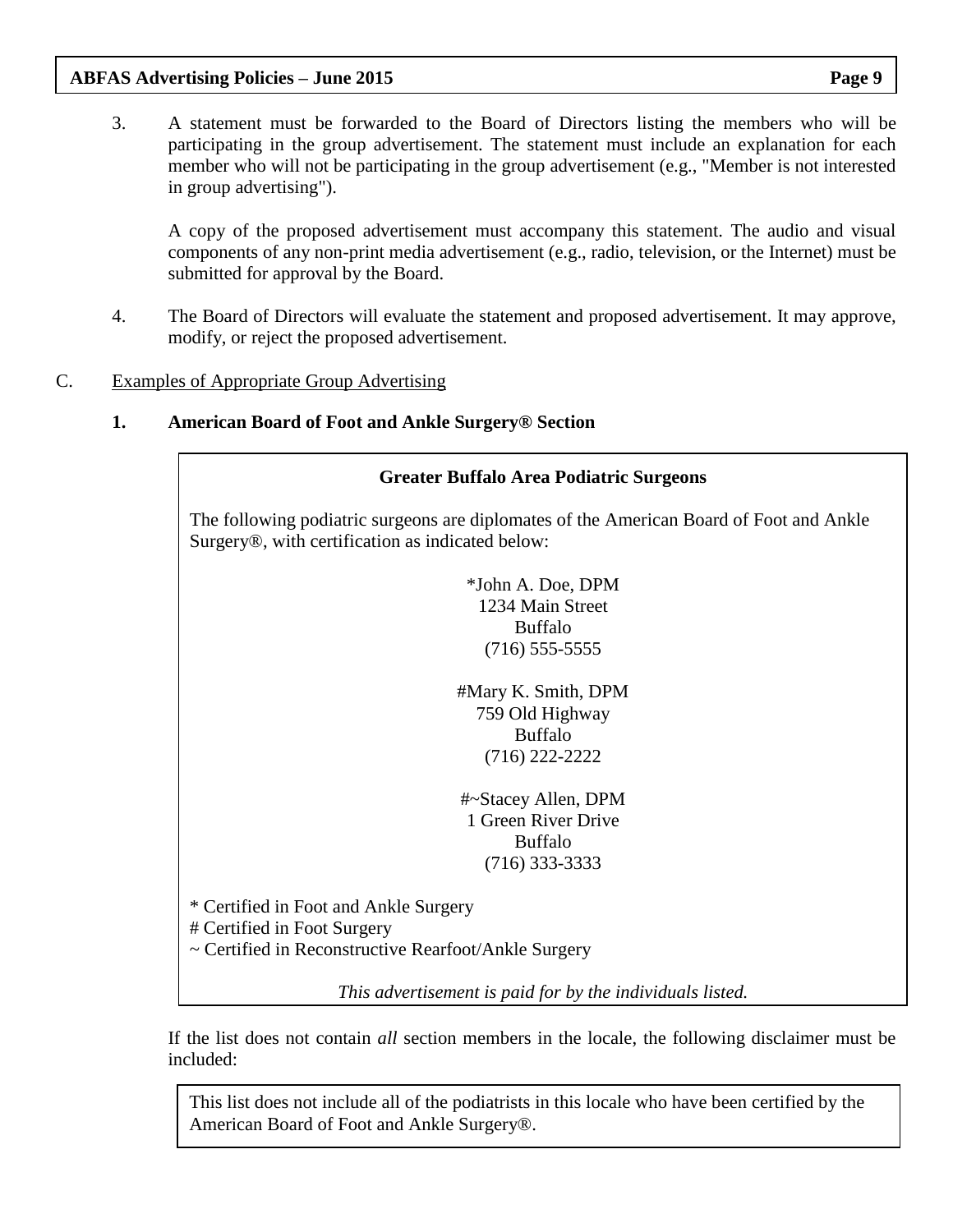#### **ABFAS Advertising Policies – June 2015 Page 10**

The following OPTIONAL statements also may be included:

To be board certified in Foot Surgery, a podiatrist must pass a certification examination by the American Board of Foot and Ankle Surgery® and have demonstrated a cognitive knowledge in the diagnosis and surgical management of the foot and ankle, including the diagnosis of general medical problems.

To be board certified in Foot and Ankle Surgery, a podiatrist must pass a certification examination by the American Board of Foot and Ankle Surgery® and have demonstrated a cognitive knowledge in the diagnosis and surgical management of the foot, ankle, and leg, including the diagnosis of general medical problems.

To be board certified in Reconstructive Rearfoot/Ankle Surgery a podiatrist must pass a certification examination by the American Board of Foot and Ankle Surgery® and have demonstrated a cognitive knowledge in the diagnosis and surgical management of the foot, ankle, and leg.

These podiatrists are certified to perform hospital outpatient and inpatient surgery.

#### **2. American Board of Ambulatory Foot Surgery Section**

#### **Greater Chicago Area Podiatric Surgeons**

The following podiatrists are diplomates of the American Board of Ambulatory Foot Surgery:

<span id="page-10-0"></span>John A. Doe, DPM 1234 Main Street Chicago (312) 555-5555

Mary K. Smith, DPM 759 Old Highway Chicago (312) 222-2222

Stacey Allen, DPM 1 Green River Drive Chicago (312) 333-3333

*This advertisement is paid for by the individuals listed.*

If the list does not contain *all* section members in the locale, the following disclaimer must be included:

This list does not include all of the podiatric surgeons in this locale who have been certified by the American Board of Ambulatory Foot Surgery.